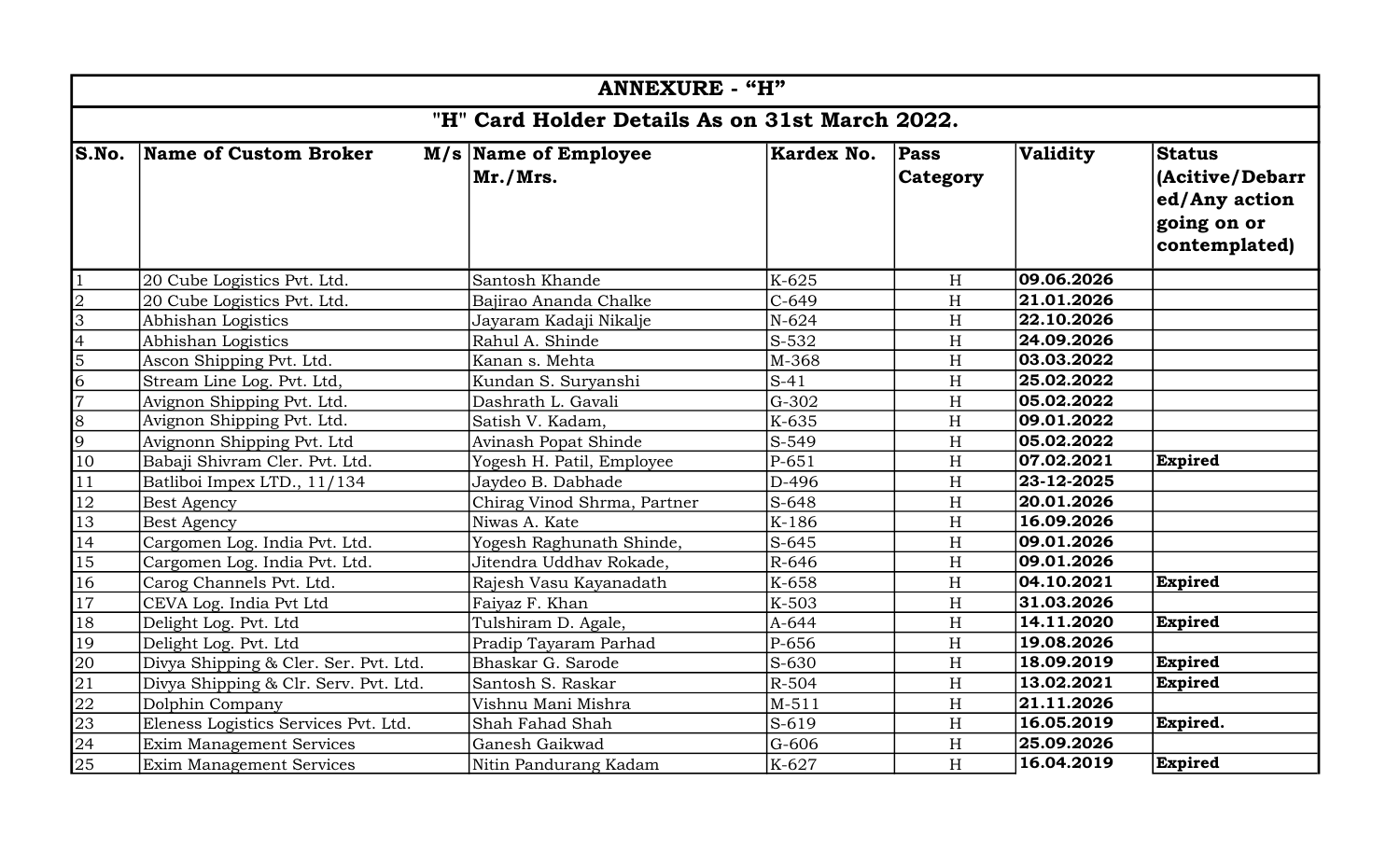| 26              | Exim Management Services                | Prasad Waghmare              | W-631        | H         | 25.09.2026 |                |
|-----------------|-----------------------------------------|------------------------------|--------------|-----------|------------|----------------|
| $\overline{27}$ | Flyjac Logistics Pvt. ltd.              | Nilesh K. Shelar             | S-572        | H         | 03.05.2024 |                |
| $\overline{28}$ | Francis Shipping Agn. Pvt. Ltd.         | Namddev Rohidas Karanjekar   | K-614        | H         | 01-11-2025 |                |
| $\overline{29}$ | Glo Ind Logistics pvt. ltd.             | Sunil M. Chande              | $C-381$      | H         | 13.08.2019 | Expired.       |
| $\overline{30}$ | Global Ocean Clearing Pvt. Ltd.         | Mahesh B. Joshi              | J-583        | H         | 31.12.2024 |                |
| 31              | Global Ocean Clearing Pvt. Ltd.         | Dhanesh A. Thorat            | $T-629$      | H         | 31.12.2024 |                |
| 32              | GLO-IND Log. Pvt. Ltd.                  | Ganesh Bansode               | B-581        | H         | 02.06.2026 |                |
| 33              | Gordon Woodroffe Log. Ltd.              | Amarsinha D. Shinde          | S-636        | H         | 15.01.2026 |                |
| 34              | Jaitra Logistics.                       | Mohit Vinod Sharma, Partner  | S-647        | H         | 21.01.2026 |                |
| 35              | Jeena & Company                         | Balaji Hanumant Walunj       | W-470        | H         | 30.12.2024 |                |
| 36              | Jeena & Company                         | <b>Umesh Sawant</b>          | S-600        | H         | 31.12.2024 |                |
| 37              | Kimatram & Sons                         | Pawan A. Dhuri               | D-537        | H         | 29-12-2025 |                |
| 38              | Kimatram & Sons Pvt. Ltd.               | Ranjit S. Rajguru            | S-594        | H         | 09.04.2026 |                |
| 39              | Mangatram Cler.Ford. Agent Pt. Ltd.     | Shekhar B. Thorat, Employee  | $T-652$      | H         | 13.02.2021 | <b>Expired</b> |
| 40              | Nippon Expr. India Pvt. Ltd. R-1/94     | Sukhdev S. Jagatkar,         | $J - 613$    | H         | 07.02.2026 |                |
| $\overline{41}$ | Nippon Express India Pvt. Ltd.          | Ravi M. Tayade               | $T-567$      | H         | 30.04.2026 |                |
| 42              | Om Namah Shiway                         | Amita K. Joshi               | $J - 520$    | H         | 30.03.2013 | <b>Expired</b> |
| 43              | Omkar Clearing                          | Ananta Sopanrao Tare         | $T-534$      | H         | 19.02.2017 | <b>Expired</b> |
| 44              | Pan Liner Clg & Fwg Agency              | Govind M. Nagrani            | N-477        | H         | 31.12.2026 | Pending.       |
| 45              | Avignon Shipping Pvt. Ltd.              | Alesh U. Shirsat             | S-640        | H         | 12.09.2026 | Pending.       |
| 46              | Sakal Papers Ltd.                       | Shripad Shrikrishna Bhagawat | B-149        | H         | 05.02.2019 | Expired.       |
| 47              | Samson Freight Pvt. Ltd.                | Nishant Vivek Bhide          | <b>B-657</b> | H         | 11.09.2021 | Expired.       |
| 48              | Sea Air Clearing Pvt. Ltd.,             | Nilesh A. Jain               | $J-426$      | $H_{\rm}$ | 03.02.2021 | <b>Expired</b> |
| 49              | Sea Swan Shipping & Logistics           | Swapnil B. Chorghe           | $C-663$      | H         | 17.02.2022 |                |
| 50              | Shoolin Ship. Serv.(India) Pvt. Ltd.    | Sagar Sampatrao Kadu,        | K-642        | H         | 29.10.2020 | <b>Expired</b> |
| $\overline{51}$ | Shradha Shipping Agency                 | Nikita S. Mangutkar          | M-632        | H         | 20.09.2022 |                |
| 52              | Shree Shipping Log. Clg. Ser. Pvt. ltd. | Tanvi T. Raul                | R-585        | H         | 04.10.2021 | <b>Expired</b> |